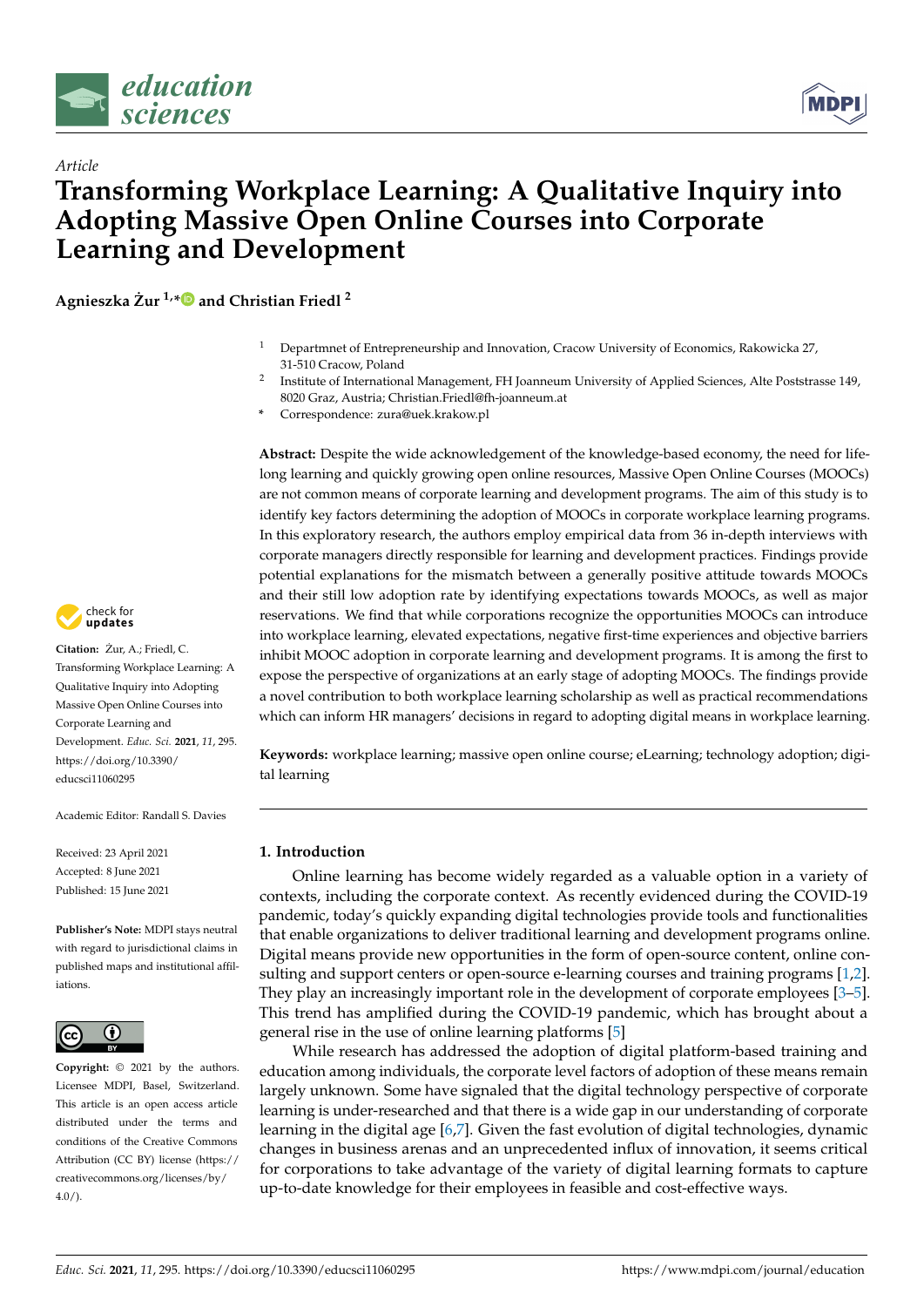This study explores the factors influencing the adoption of Massive Open Online Courses (MOOCs) by corporations. Over the last decade, within the corporate context, MOOCs have been used for education and training purposes, as well as recruiting, marketing, and brand awareness [\[8–](#page-12-6)[11\]](#page-12-7). MOOCs can enhance the cost-effectiveness of learning and development in organizations and digital learning analytics enable the measurement of learning effectiveness [\[12](#page-12-8)[–14\]](#page-12-9) and thus the effective management of talent development [\[15\]](#page-12-10). Despite their potential benefits, MOOCs remain largely underexploited by the corporate world [\[7,](#page-12-5)[16\]](#page-12-11). Hence the driving research question for this study is: what factors determine the use of MOOCs in corporate learning and development programs? This exploratory study seeks to identify the expectations, reservations and reported benefits of MOOC adoption and to capture the often sensitive contextual insights from the corporate world. As MOOC potential benefits are experienced primarily in large organizations, where scalability is an important issue, large corporations present a logical setting for this study.

The intended contribution is to deliver an organizational perspective on MOOC adoption rather than an individual one. The study is based on data gathered from 36 managers directly responsible for the learning and development practices of their respective companies and who therefore represent their organization's outlook toward MOOCs.

The paper begins by introducing the key concepts with a theoretical background. It then describes the research strategy and methodology used in the research. Next, it presents the findings, followed by the theoretical contribution and practical implications. The paper concludes with final inferences and suggestions for future research.

#### **2. Theoretical Background**

## *2.1. Corporate Learning and Development in the Digital Age*

Digital technologies have radically reshaped and oftentimes disrupted the learning and development ecosystems in the business world, although with notable differences across populations [\[17,](#page-12-12)[18\]](#page-12-13). Online learning, or eLearning, combines technology with learning, delivered using telecommunication and information technologies, and supporting learning and organizational goals [\[19\]](#page-12-14). Low costs, convenience, standardized delivery, self-paced learning, and a variety of available content make online learning a high priority for many corporations [\[16\]](#page-12-11), a trend surely intensified during the COVID-19 pandemic. Autio et al. [\[20\]](#page-12-15) have outlined three important benefits of digital learning formats. First, digitalization reduces the need for assets and physical infrastructure and thus also the cost of communication. Second, it promotes disintermediation, enabling direct connections between various actors without any intermediary Third, it drives generativity, which enables dispersed, often very distant and/or different audiences to create and take advantage of digital platforms. These three factors radically broaden the access to learning resources and break down the limitations of traditional learning formats. The exploitation of these properties results in creating new network learning paradigms with roots in social constructivism, based on equality, networking, and seamless connections with digital communities at its core [\[21,](#page-13-0)[22\]](#page-13-1). Online learning communities often become the means of informal learning practices for individual employees, or the "new coffee rooms" [\[23\]](#page-13-2). Providing employees with multiple and diverse opportunities for informal learning seems important taken that formal corporate education programs are often generically structured and difficult to adapt to particular individual needs [\[24\]](#page-13-3). Online formats, on the other hand, present considerable possibilities of tailoring content to individual employee needs.

Digital learning formats present certain advantages over traditional ones and help to explain the rise of corporate online learning as a promising avenue for both research and practice. Hence, demand for online learning and development formats is rising exponentially.

## *2.2. Massive Open Online Courses and their Adoption by the Corporate World*

The two last decades have brought a rapid rise of various online learning formats, one of them being Massive Open Online Courses (MOOCs), designed for a massive number of participants, open to anyone without entry qualifications, and offered for free [\[25\]](#page-13-4).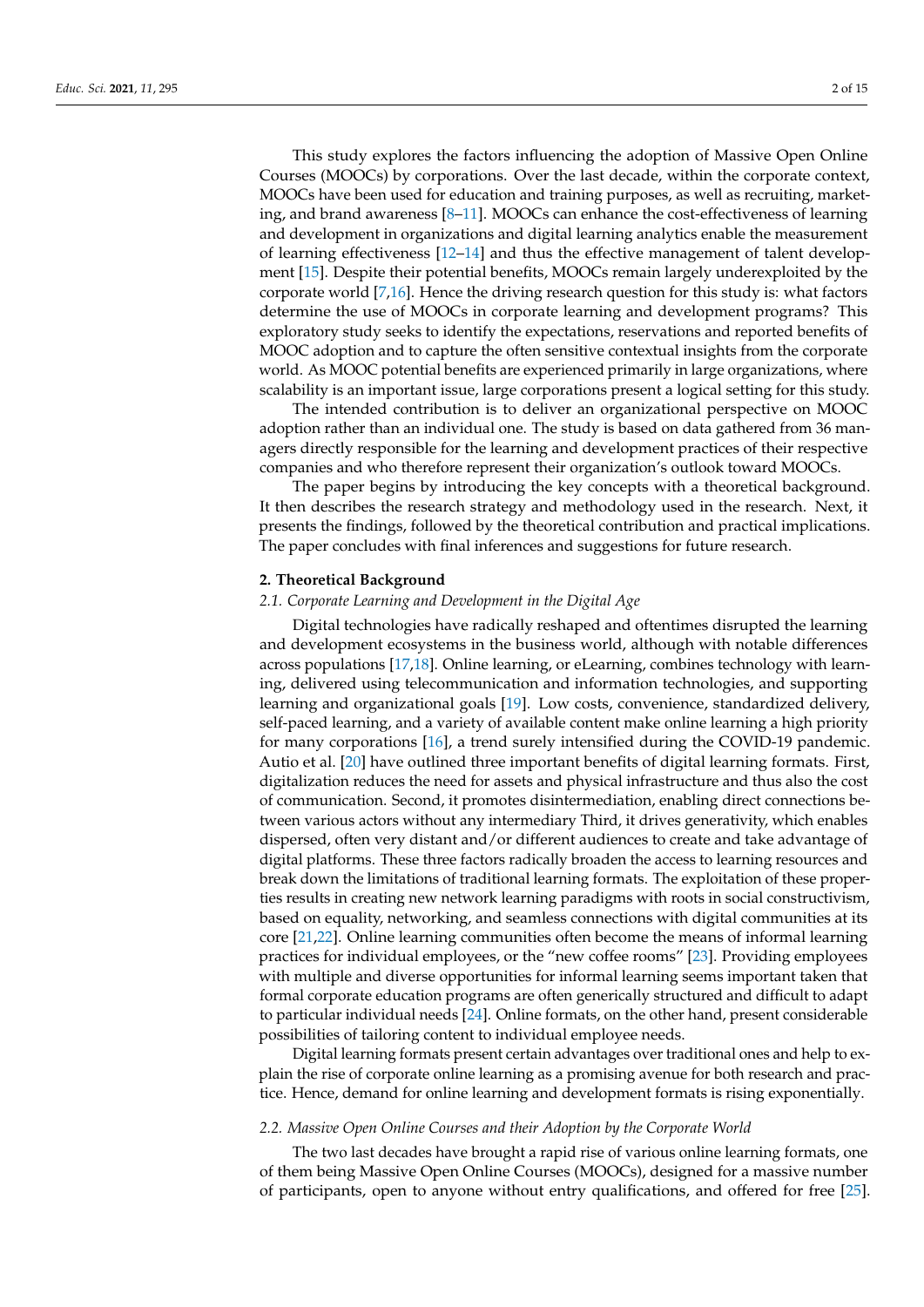Large MOOC platforms such as EdX, Coursera and Udacity are the main global providers. Numerous smaller platforms exist in parallel. In 2019, more than 900 universities offered 13,500 courses to 110 million learners [\[26\]](#page-13-5). Recently we observe a target shift from the traditional university to business learners as the increase of MOOC uptake by corporations over the last years has been amplified during the COVID-19 crisis in 2020 [\[5](#page-12-3)[,27\]](#page-13-6).

There are reasons to believe that MOOCs could help corporations adapt their training programs to a rapidly changing workforce [\[28\]](#page-13-7). MOOCs are open, online, on-demand, mobile, self-paced, social and offer flexible delivery, making them a suitable tool for training in flexible work arrangements, including remote work [\[29,](#page-13-8)[30\]](#page-13-9). The wide selection of available MOOCs creates an opportunity for designing personalized talent development plans and with the right guidance can foster self-directed learning, which as recent research indicates can in turn positively impact job performance [\[31\]](#page-13-10). Compared to other e-learning formats, the novelty and value-addition of MOOCs lie in massive participation, inducing social learning and interaction with distant and dispersed learners, and access to completely new knowledge pools. They enable just-in-time employee learning by connecting geographically and institutionally distant actors in real-time [\[32\]](#page-13-11).

While existing studies explain the core success factors of MOOCs, as well as their various formats, expansion strategies and knowledge facilitation [\[33](#page-13-12)[–36\]](#page-13-13), significantly less attention has been devoted and less empirical evidence produced on corporate adoption of MOOCs. This is surprising, given how employees continue to be besieged by a variety of information technologies and tools, and even more so during the COVID-19 pandemic, regardless of whether the organization or the individual is ready for this shift.

Jeyaraj and Sabherwal [\[37\]](#page-13-14) have proposed four stages of information technology adoption: (i) non-adoption (no use of available technologies, due to lack of awareness or due to rejection); (ii) experimentation (testing new technologies to understand their features and assess their usefulness); (iii) partial adoption (using only a subset of features of the available technology); (iv) full adoption (exploiting the full potential of a given technology). Examples of these four stages can be observed among firms adopting MOOCs for corporate learning and development. For example, SAP developed its own corporate MOOC platform which gathers more than 700,000 learners in more than 280 courses on both company-specific and general topics [\[38\]](#page-13-15). It clearly falls under the category "full adoption", as do Adidas, McAfee, Deutsche Telekom, Google and L'Oréal [\[29](#page-13-8)[,39\]](#page-13-16).

However, most corporations fall into the "experimenting" and "partial adoption" categories. Even though employees increasingly are involved in MOOCs, only 5% of MOOC employee-learners take courses with the official support of their companies [\[40\]](#page-13-17). Despite numerous examples of experimentation, authors agree that on the whole large corporations still fail to exploit the opportunities that MOOCs offer, including cost-effectiveness and scalability [\[40,](#page-13-17)[41\]](#page-13-18). Empirical evidence on this inconsistency is scarce. eLearning scholarship has studied general organizational barriers, including up-front investments, technology issues, inappropriate content and cultural acceptance [\[4\]](#page-12-16). As those works refer to eLearning in general, not its particular formats, they fail to capture recent developments. Hence, evidence is missing whether those barriers continue to be valid for MOOC provision today. Work remains to be done on why corporations do not exploit the potential of MOOCs.

#### **3. Materials and Methods**

Through gaining insight into the expectations, reservations and reported benefits of MOOCs, this study seeks to understand the factors behind MOOC adoption in corporate learning and development programs. As these issues remain neglected, this study presents perhaps the first scholarly attempt to explore why and how MOOCs are adopted by corporations in the early phases of adoption. The object of this study is fairly unexplored and involves complex, multidimensional organizational level factors, which need to be explored incrementally [\[42\]](#page-13-19), hence this study is based on a qualitative interpretative research strategy.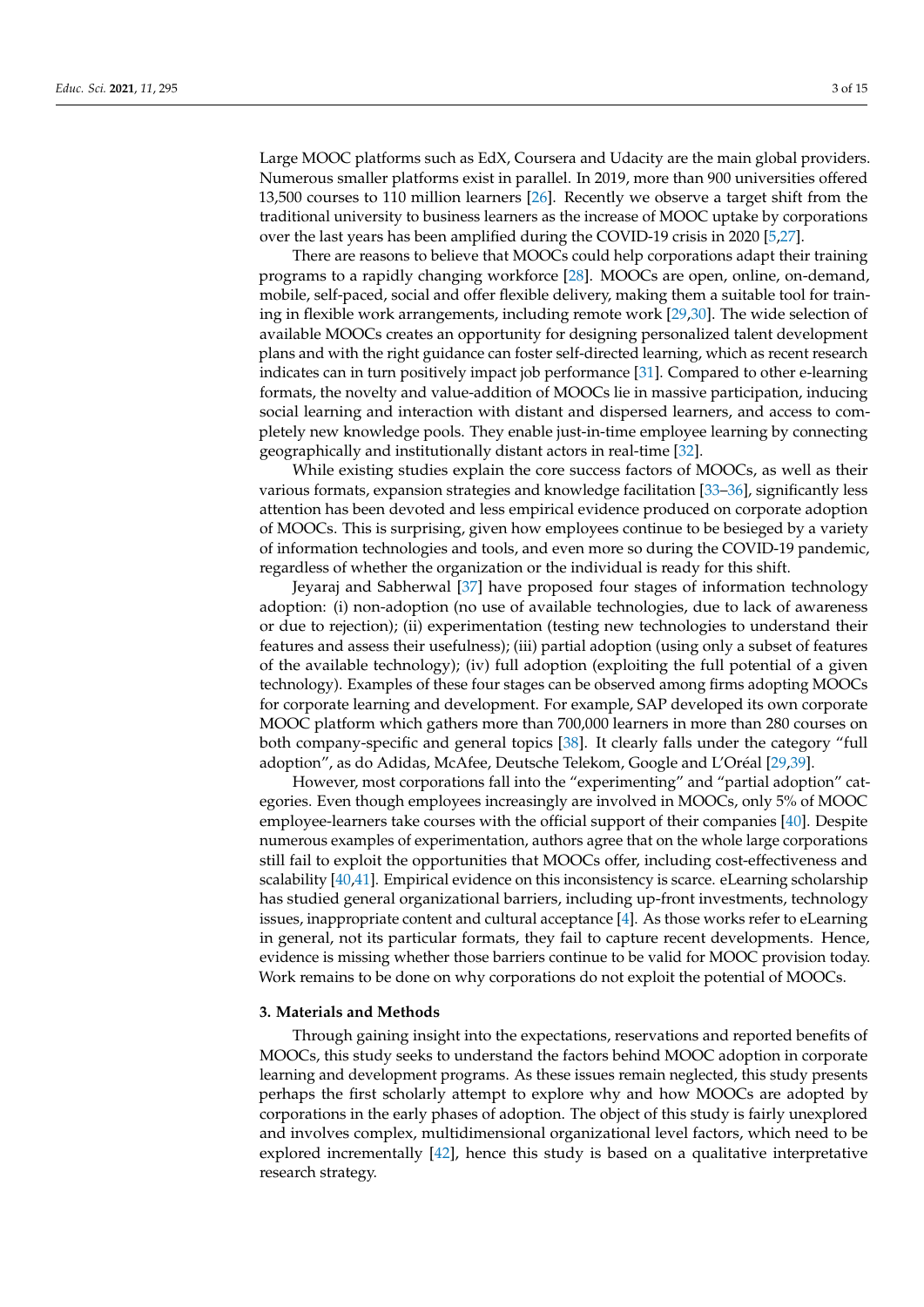#### *3.1. Purposive Sampling*

The study is based on a purposive sampling selection, where "sampling proceeds according to the relevance of the case instead of the representativeness" [\[43\]](#page-13-20), p.121. As the goal of the study was to gain insights into the drivers and hindering factors of the adoption process, we sought to connect with business organizations still at an early stage of adopting MOOCs into their learning and development programs. For the purpose of case selection, we adapted Jeyaraj and Sabherwal's [\[37\]](#page-13-14) criteria for four stages of adopting information technology. Full adopters are defined as corporations formally exploiting the full potential of MOOCs by using and promoting the use of MOOCs among their employees by providing them with a repository of recommended MOOCs. Non-adopters are defined as those firms which do not use MOOCs in any way, due to lack of awareness or rejection of a given technology. All firms which do not fall into these two categories were classified as partial adopters—that is, those who experiment or use MOOCs to a limited extent and are therefore of interest for the purpose of this study.

As ours is an exploratory study, a diverse range of settings was selected to ensure diverse manifestations of the studied phenomena [\[44\]](#page-13-21). The initial list of potential respondents was created by analyzing data available in international corporate enterprise directories as well as by directly accessing individuals through private and professional networks. As a part of the purposive sampling done, snowball sampling was also used to increase variation in the data. The authors were able to achieve variance in industry profiles to provide a cross-sectoral and interdisciplinary study lens. The companies included in the study represented the following sectors: automotive, oil and gas, energy, banking, business services, chemical, construction, electronics, finance, telecom and hospitality.

The initial contact was made by email and served to determine whether the organization is a non-adopter, partial adopter or full adopter of MOOCs. Our respondents were senior managers, responsible for training, learning and/or talent development and were able to describe the perceptions and practices related to MOOC adoption across the entire company. Results presented below are an outcome of 36 interviews with those partial adopters who agreed to share their corporate experience with MOOCs. The size of the sample fits the established criteria for a typical interpretative exploratory study and ensured an acceptable level of data saturation [\[42\]](#page-13-19).

#### *3.2. Data Collection*

The study is based on data collected via semi-structured interviews and the examination of secondary materials. Secondary data consisted of external data sources relevant to the case obtained from publicly available media (company websites, newspaper articles, earlier interviews with company representatives) and provided helpful background information for the collection of primary data and was employed in later data analysis and triangulation.

Primary data were collected through semi-structured interviews with corporate managers conducted online between May and November 2020. The interviews addressed the following broad thematic areas: (1) familiarity with MOOCs, (2) perception of MOOCs, (3) expectations of MOOCs, (4) adoption of MOOCs (challenges, benefits). The themes covered respectively: reservations towards MOOCs, factors influencing the adoption of MOOCs and the benefits experienced. The interview started with a broad question, for example, "What is the perception of MOOCs within your organization?". Depending on the details of the answers, follow-up in-depth questions were prepared, for example: "How are MOOCs perceived by those employees who used them?", "How are they perceived by your department?", "Why do you think that is?", "What shapes that perception in your opinion?". Each interview lasted between 60 and 180 min and was recorded for content analysis purposes. The interviews were carried out in English and all respondents were assured of their anonymity.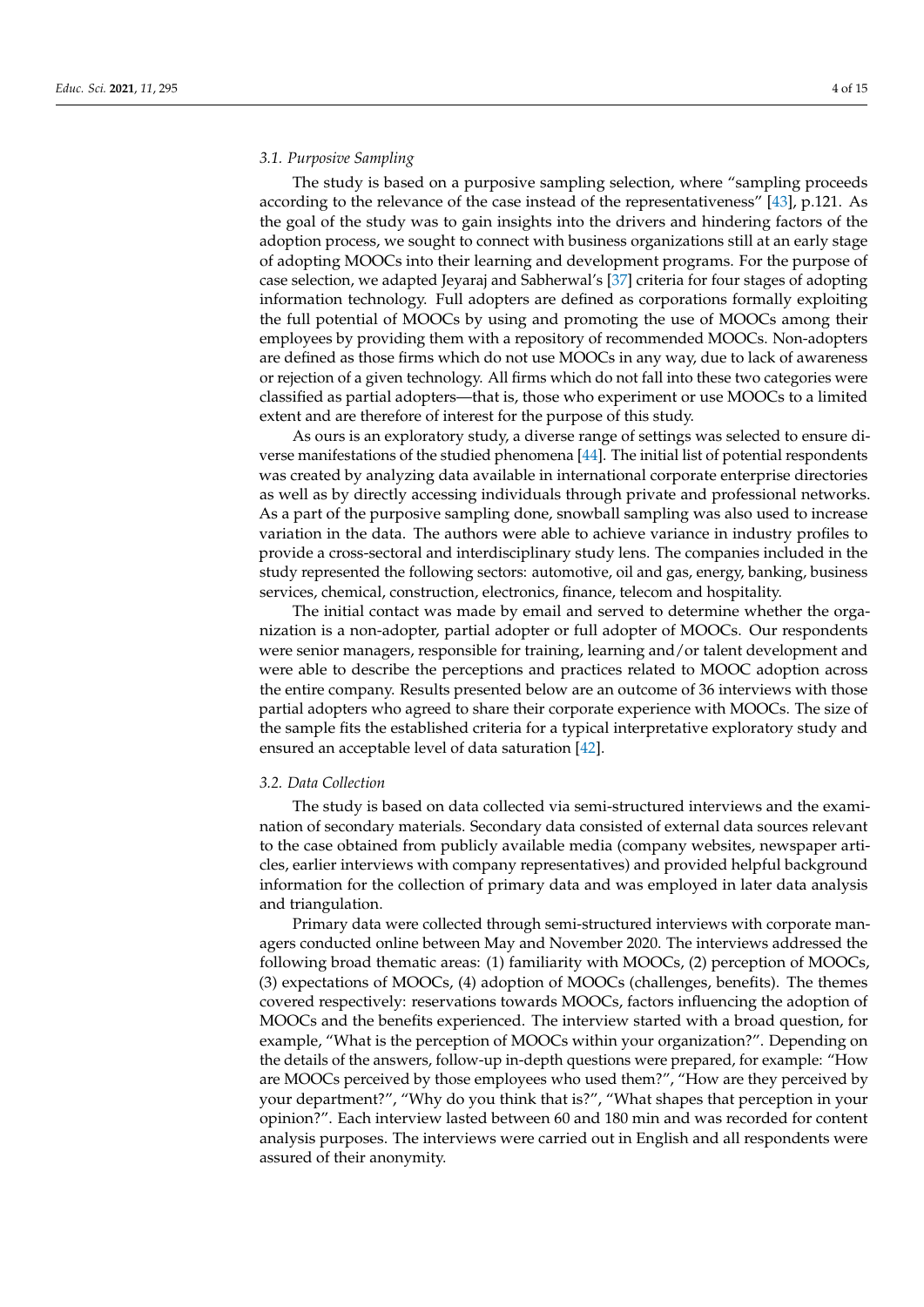## *3.3. Triangulation*

Triangulation refers to the means of incorporating different perspectives on an issue under study, producing different levels of knowledge that can promote the quality of the study. Denzin and Lincoln [\[42\]](#page-13-19) distinguish four types of triangulation: theory triangulation, data triangulation, investigator triangulation and methodological triangulation. In this study, triangulation was applied to both research design and analysis. Investigator triangulation was applied by following a routine of systematic comparison of different researcher's influences on the analyzed themes and minimize bias resulting from prior research experience. This process proved to be very valuable at the data analysis stage; coding demands researchers to challenge each other and understand different perspectives.

We used triangulation as part of our sampling strategy. We followed the principle of data triangulation which refers to the differentiation of various data sources differentiated by time, place and person [\[42\]](#page-13-19). Purposive sampling and gradual selection of respondents ensure the integration of various perspectives and experiences of different temporal and local setting [\[43\]](#page-13-20) to advance our understanding of the studied phenomenon. We sought to include different industry representatives in our sample as well as to differentiate the manifestations of partial adoption of MOOCs.

Finally, we applied triangulation to data analysis to raise the validity of our research [\[43\]](#page-13-20). We did not rely only on the data collected through interviews, but used secondary data sources to back up the evidence provided by the respondents or to gain a better understanding of the company's profile. Using data located at "different levels" contributes to the reliability of the data and validity of the study.

#### *3.4. Data Analysis*

The first step was, based on respondents' testimonies, to evaluate the level of familiarity with MOOCs and the adoption of MOOCs by the firm. This immersion in each transcript at a time was a process of sense-making and textual analysis [\[42\]](#page-13-19). The particular corporate experiences, perceptions, potential reservations and adaptation benefits were mapped out. During this phase, respondents were sometimes re-contacted to clarify or elaborate on certain facts or themes and to eliminate interpretation bias. Semi-open coding was carried out with the use of content analysis software [\[45\]](#page-13-22).

Next, a meta-level analysis was conducted by comparing similarities and differences across cases for each research theme, looking for shared aspects of experiences, common clusters of meaning and aggregating themes across accounts (first-order categories). In this phase, we sought to identify, among the aggregated categories, potential manifestations of the Unified Theory of Acceptance and Use of Technology (UTAUT model) dimensions [\[46\]](#page-13-23), a framework based on four core constructs: Performance Expectancy, Effort Expectancy, Social Influence and Facilitating Conditions as predictors of user behaviors in adopting information technology. These manifestations are marked in the figures presenting the data organization. The final stage of data analysis involved developing meta clusters of meanings related to the adoption of MOOCs by corporations (second-order aggregated categories).

## **4. Results**

Our final results are structured around three broad categories: (1) perception and expectations of MOOCs, (2) reservations towards the adoption of MOOCs, and (3) the benefits of adopting MOOCs. The dimensions of the UTAUT model identified along with the data analysis are marked in each of the results figures.

## *4.1. Perception and Expectations towards MOOCs*

Respondents expressed their corporation's expectations of MOOCs and online training in general (see Figure [1\)](#page-5-0). Most of these expectations reflect "performance expectancy" factors in the UTAUT model and refer to the practicality of the content, high-quality course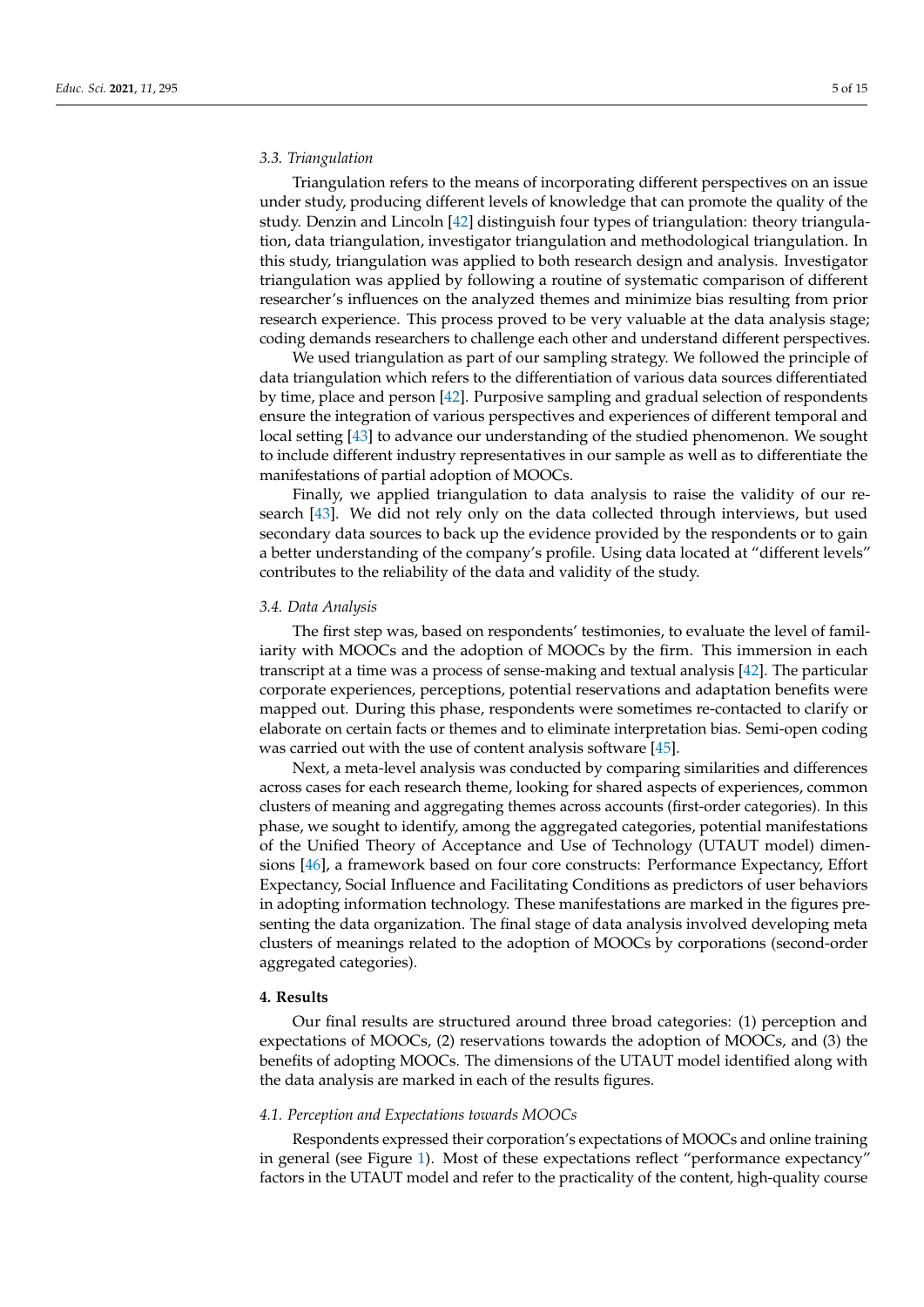<span id="page-5-0"></span>Second-order First-order **Examples of respondents' testimonies** cumulative categories categories "Any knowledge assimilated during a course, (traditional or not) Practical applicability of new must be applicable and relevant for day-to-day business knowledge and skills in the activities" workplace "If I am to recommend or introduce MOOCs at work, it must be (performance expectancy) worth the effort for employees and the organization" Organizational learning: "Dedicated corporate MOOCs can help with onboarding new MOOCs can employees' become cost-Servicing standard, repetitive effective means corporate training "If MOOCs are to be of use, they must refer to our own corporate of training to reality, our procedures and our culture" (performance expectancy) various groups "The best MOOCs would be those made specifically for our of corporate company and our employees" audiences, replacing faceto-face training in several areas. "It seems like a great way to train people on specific niche topics Servicing rare small-scale that only a few people in our company might need" needs "If a MOOC can provide training on highly specialized issues, (performance expectancy) then we should consider it" "People expect to receive precisely what they are looking for, what Personalised content; tailored they need here and now" to the level, needs and wishes of the learner "With hundreds of thousands of MOOCs out there, anyone can find something of interest" (effort expectancy) Individual learning: Development of themes and "MOOCs seem like a great way to develop your particular topics introduced via regular professional interest on your own, if you want to know more after MOOCs can corporate training corporate regular training" provide support for personal (performance expectancy) education and multiple training needs "MOOCs can serve as a means of acquainting people with online Digital upskilling of company learning, digital environments, communities and raise employees' (performance expectancy) employees digital literacy" "MOOCs should be available anytime anywhere, accessible 24/7 Convenience and be easy to handle, user friendly' (facilitating conditions)

materials, personalization (content tailored to the level, needs and wishes of the learner), as well as alignment with company culture, policy and practice.

**Figure 1.** Corporate perceptions and expectations of MOOCs.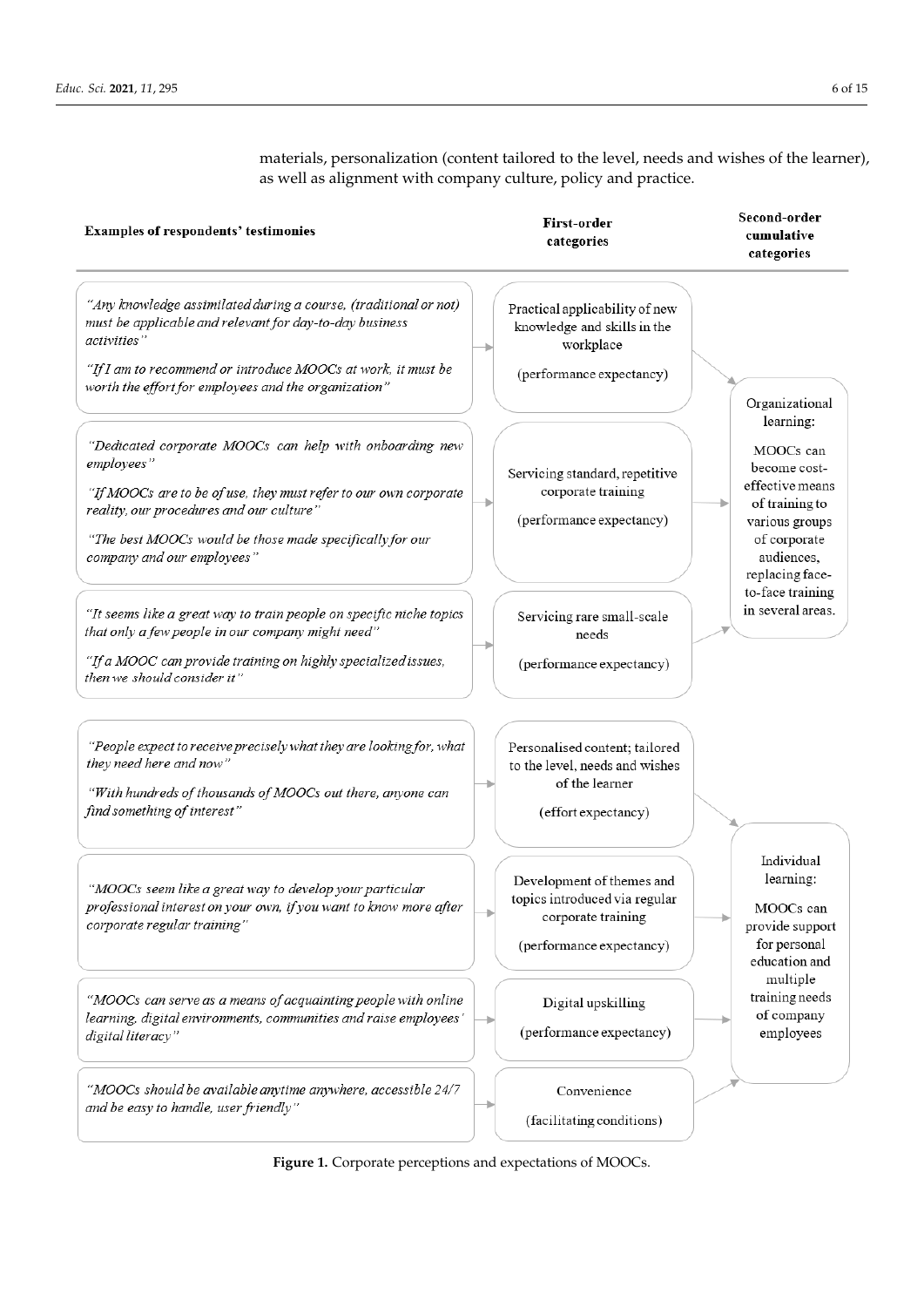Most respondents believe that online training and MOOCs should be complementary to traditional face-to-face training/education. Whilst interviewees perceived the development of skills to be the main objective, they also highlight the possibility of increasing digital literacy via online education and training.

The organizations interviewed observed as well that MOOCs can enhance lifelong learning while integrating professional development in feasible ways; the learner should be able to access resources outside of their work context and on multiple devices (such as a mobile device), enabling learning to occur at a time convenient to the learner.

Overall, the findings suggest that corporations display similar expectations to all learning and development modes, regardless of their format. Two sets of expectations in regard to MOOCs refer to:

- the value-addition they bring to the company as a whole (cost savings, effectiveness)
- the enhanced learning opportunities and learning experience they present to employees (a convenient, personalized learning journey for each individual employee).

#### *4.2. Factors Hindering the Adoption of MOOCs in Corporate Learning and Development*

Respondents highlighted a number of issues that represent the companies' reservations towards adopting MOOCs for their learning and development programs (see Figure [2\)](#page-7-0). Many indicated that selecting the most appropriate MOOC from the very wide range of existing courses can be challenging. In addition to doubts about reliability, respondents admitted that courses offered were often not aligned with their company's culture, practice and current challenges or that they remain too general for specific corporate needs and core business competencies.

Legal limitations and corporate affairs were often signaled as major barriers to MOOCs' massive adoption. Confidentiality and personal data protection issues were considered a particularly critical barrier; as MOOCs remain on the provider's platform and hence employee and/or company data are collected and stored by a third party outside the company.

Thanks to their flexibility and time-saving potential, MOOCs were considered by interviewees to facilitate easier access to learning materials (Figure [3\)](#page-8-0). Respondents noted that MOOCs boost learner confidence, as learners can quickly fill in any knowledge gaps they might have or develop general transferable skills. Respondents agree that MOOCs are potentially a cost-effective way to ensure that employees keep their skills and professional knowledge up to date. They identified the potential to increase their employees' network and access to completely new pools of knowledge, not accessible via internal company training. They also appreciate the opportunity employees have to engage with specialists and use up-to-date material as highly valuable aspects of MOOCs.

Since most MOOCs are massive in terms of participants, and addressed to anyone around the world, several respondents identify their natural potential in promoting and gaining intercultural competencies. This was a highly valued side effect recognized by corporations using MOOCs.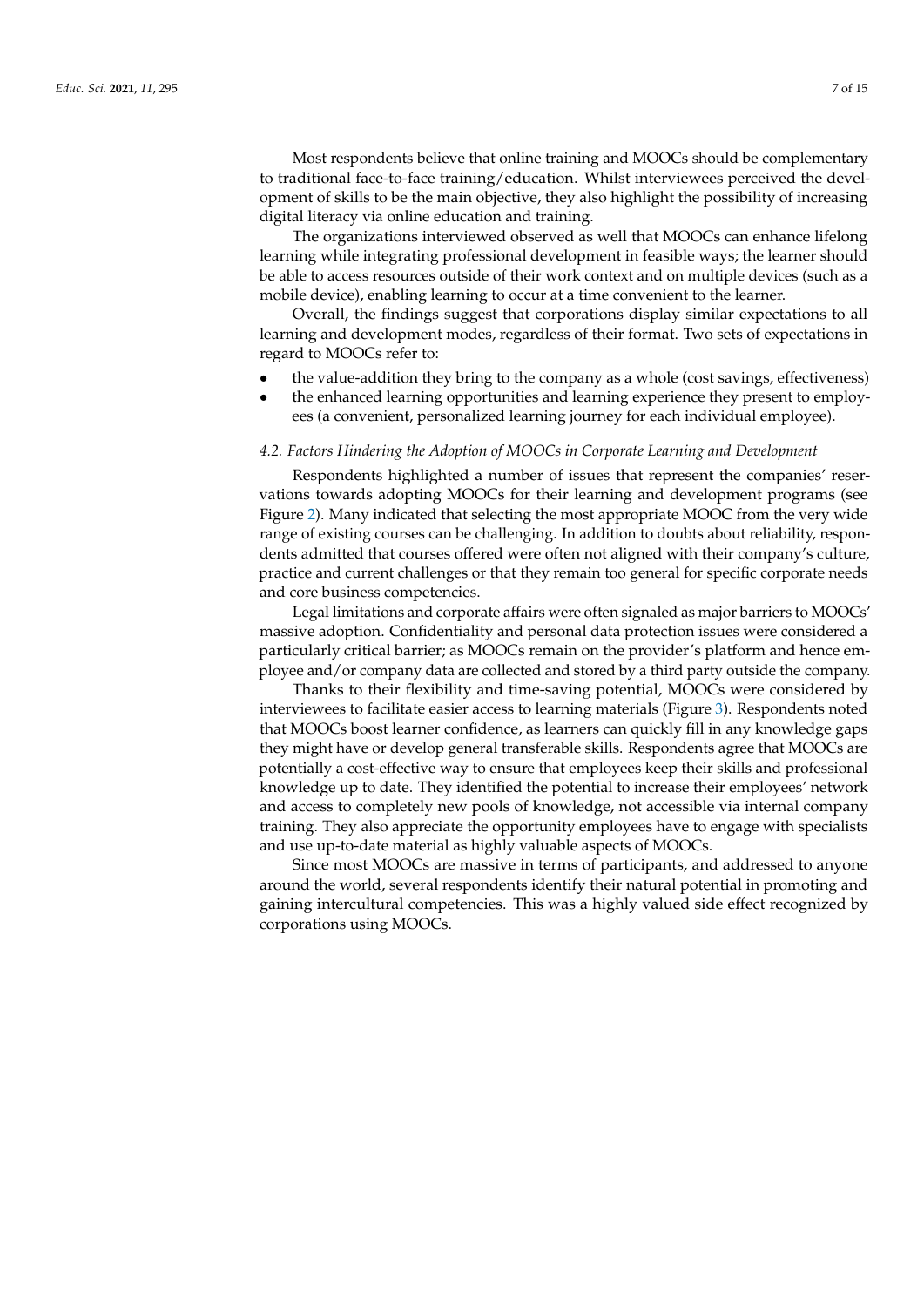<span id="page-7-0"></span>

**Figure 2.** Corporate reservations about adopting MOOCs. **Figure 2.** Corporate reservations about adopting MOOCs.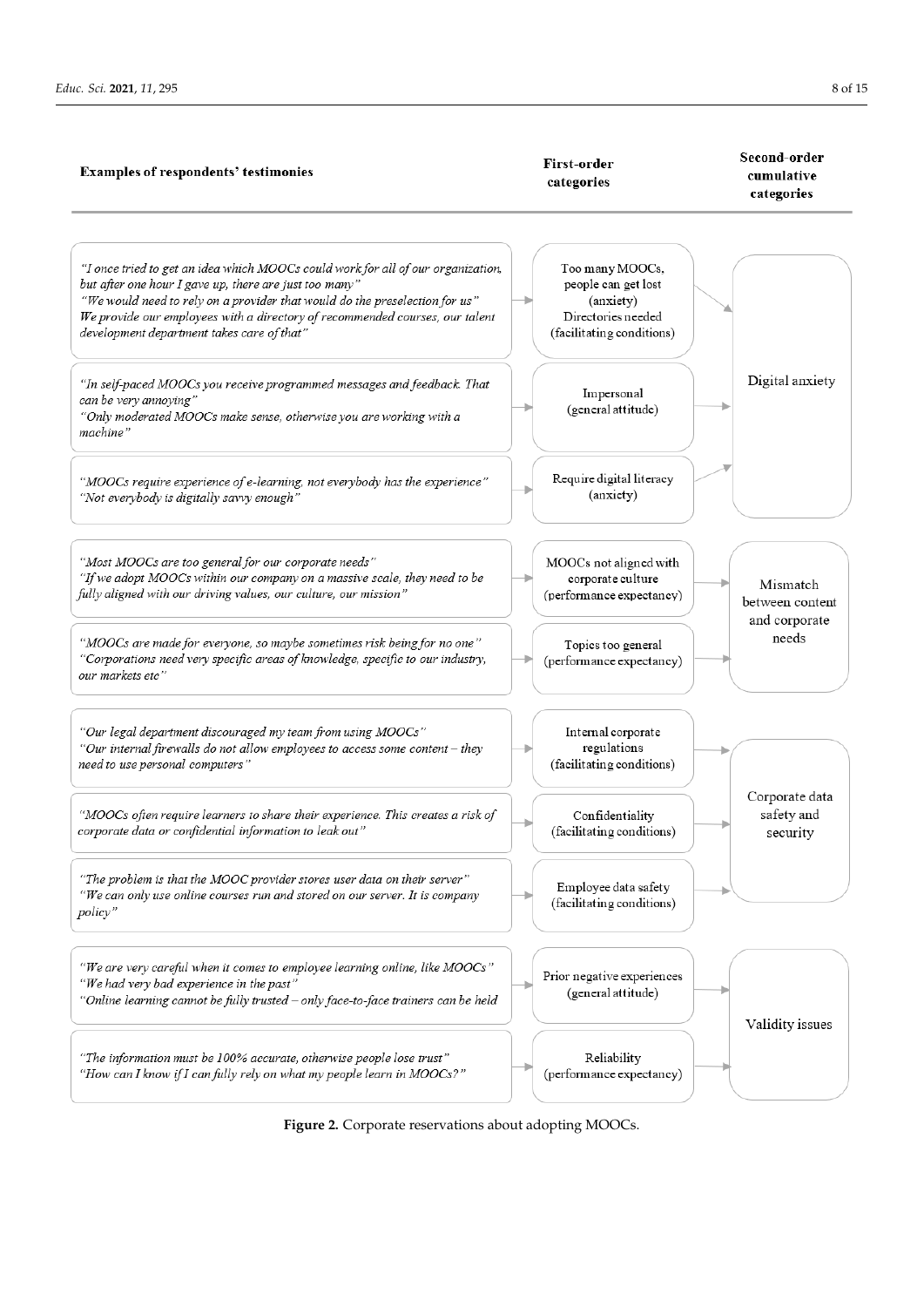<span id="page-8-0"></span>

**Figure 3.** Benefits of MOOCs for corporate learning and development. **Figure 3.** Benefits of MOOCs for corporate learning and development.

## **5. Discussion and Implications 5. Discussion and Implications**

This study offers important cognitive and theoretical contributions to workplace  $\frac{1}{1}$ learning scholarship. The first contribution is a potential explanation for why, given the learning scholarship. The first contribution is a potential explanation for why, given the rather high awareness and positive attitude, MOOC adoption level remains low. Analysis rather high awareness and positive attitude, MOOC adoption level remains low. Analysis of the findings reveals a combination of factors. of the findings reveals a combination of factors.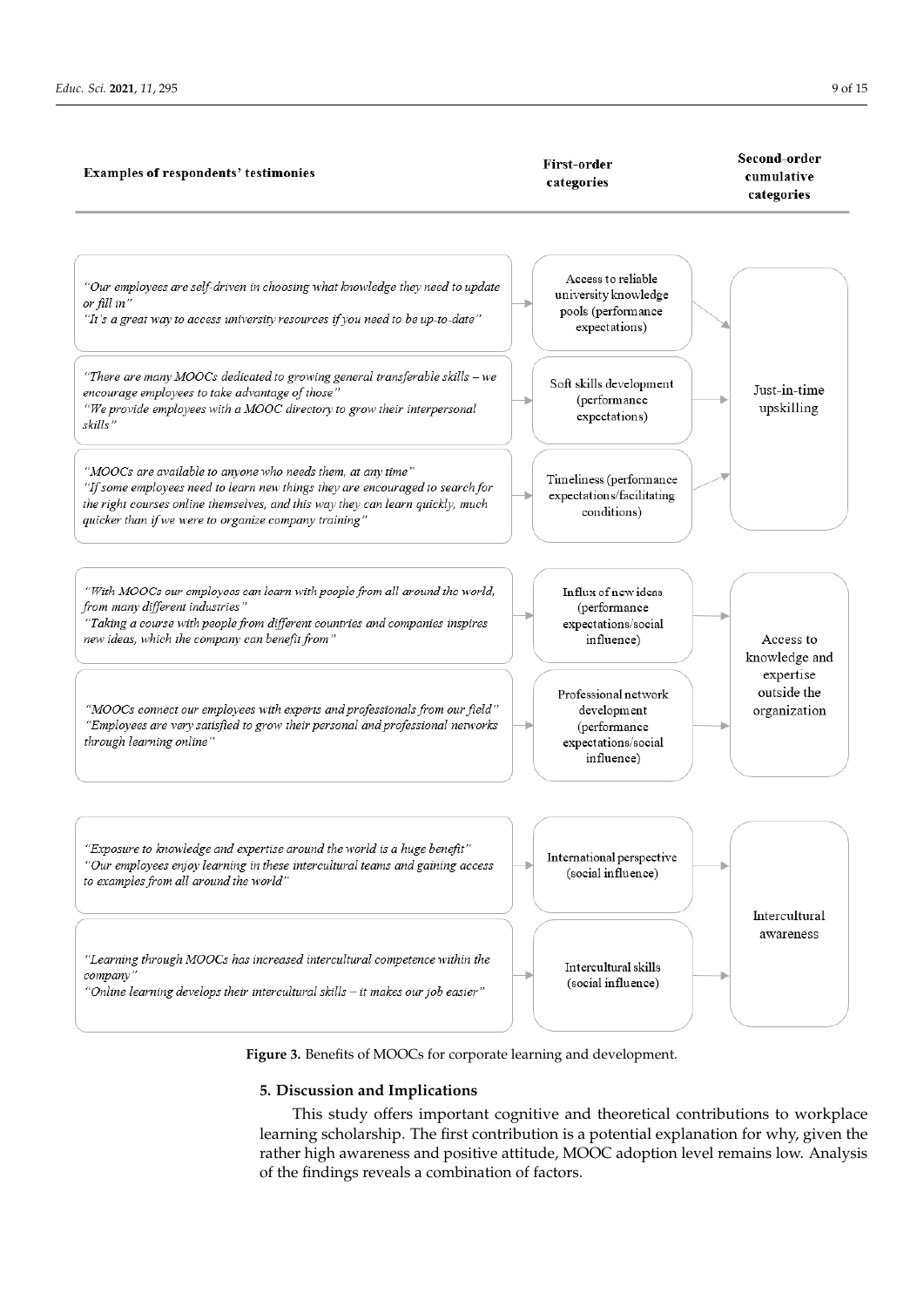The recorded expectations towards MOOCs in our study are rather high, maybe too high. On top of expectations relevant for any type of corporate learning and development, such as thematic relevance, practicality or cost-effectiveness, several refer to MOOCs specifically, such as convenience or digital upskilling. Our findings confirm prior studies which hypothesize that the user expectations towards MOOCs are often too high or even unrealistic [\[29\]](#page-13-8). For example, the expectation that a MOOC offering full alignment with the company's values, culture and mission appears to be attributable to non-realistic expectations. Any external online training designed for a massive audience might well fail to reach that bar. Second, with the massive number of MOOCs available to corporations, and the noted difficulties with finding an appropriate course, companies easily become discouraged and do not adopt MOOCs into their corporate ecosystem. These effects have been observed in European corporations (e.g., Erste Bank; see [\[47\]](#page-13-24)).

Our results show that corporate uptake of MOOCs is further limited by objective factors, particularly risking the outflow of employee data and company-sensitive information. Companies are not willing to take the risk of confidential information leaks and they are unable to weaken their digital firewalls to enable MOOC content access from company computers. These formal barriers, high expectations coupled with initial negative experiences explain the low MOOC adoption rate despite their generally being well-received.

The second contribution this research makes concerns the benefits. The identification of perceived and experienced benefits of MOOC adoption is a valuable input into the literature on the digital transformation of corporate learning and development programs. Work done to this point has generally not examined MOOC adoption outcomes but has been limited to theorizing conceptual and discussion papers. This study suggests that corporations that adopt MOOCs into their learning and development programs experience significant benefits. The leading benefits identified by our study are: just-in-time individualized upskilling, access to external knowledge pools and intercultural exchange. Gaining a broader international perspective through MOOCs, interacting with learners from all around the world and developing intercultural competence in the context of exploratory learning and inter-organizational learning is a value-addition that managers should bear in mind. MOOCs can also introduce and/or strengthen the social learning aspect, network effects and inter-organizational learning–factors identified in prior studies as critical for contemporary workplace learning [\[48,](#page-13-25)[49\]](#page-13-26). The MOOC adopters in our sample acknowledge and appreciate the potential to establish informal learning networks. Our study suggests that MOOCs can serve as a viable introduction to new knowledge pools in various digital learning ecosystems. This is an important finding, that information sharing, access to new ideas, alternative viewpoints and perspectives mediates employee innovative behaviors [\[50\]](#page-13-27). Particularly in the distance economy of the COVID-19 pandemic, learning with and from various distant networks has become increasingly relevant.

Results do not show cost savings to be a key benefit of MOOCs, even if potential cost-savings are enabled thanks to their scalability. However, reports from corporations experimenting with MOOC development themselves do not confirm a cost-saving benefit, at least not at an early stage of adoption [\[51\]](#page-13-28). MOOCs lower costs when implemented on an institutional level with multiple iterations and a broader course portfolio [\[52\]](#page-14-0), thus creating synergies, but not as a one-time endeavour. Given that corporations expect online learning to bring direct cost efficiencies [\[53\]](#page-14-1), a lack of immediate savings might further explain the low uptake of MOOCs.

Our study offers useful methodological implications for future studies concentrating on technology adoption in workplace learning. Prior studies revealed that UTAUT was a useful framework with which to analyze MOOC adoption and has been used thus far to examine MOOC adoption among individuals, particularly students' learning behaviors e.g., [\[54](#page-14-2)[,55\]](#page-14-3). To the best of our knowledge, no research has tested the usefulness of the UTAUT model to study the adoption of information technology by organizations. Hence, this study provides insights into whether the model captures all dimensions relevant to corporate MOOC adoption. Our study has recorded the manifestation of all dimen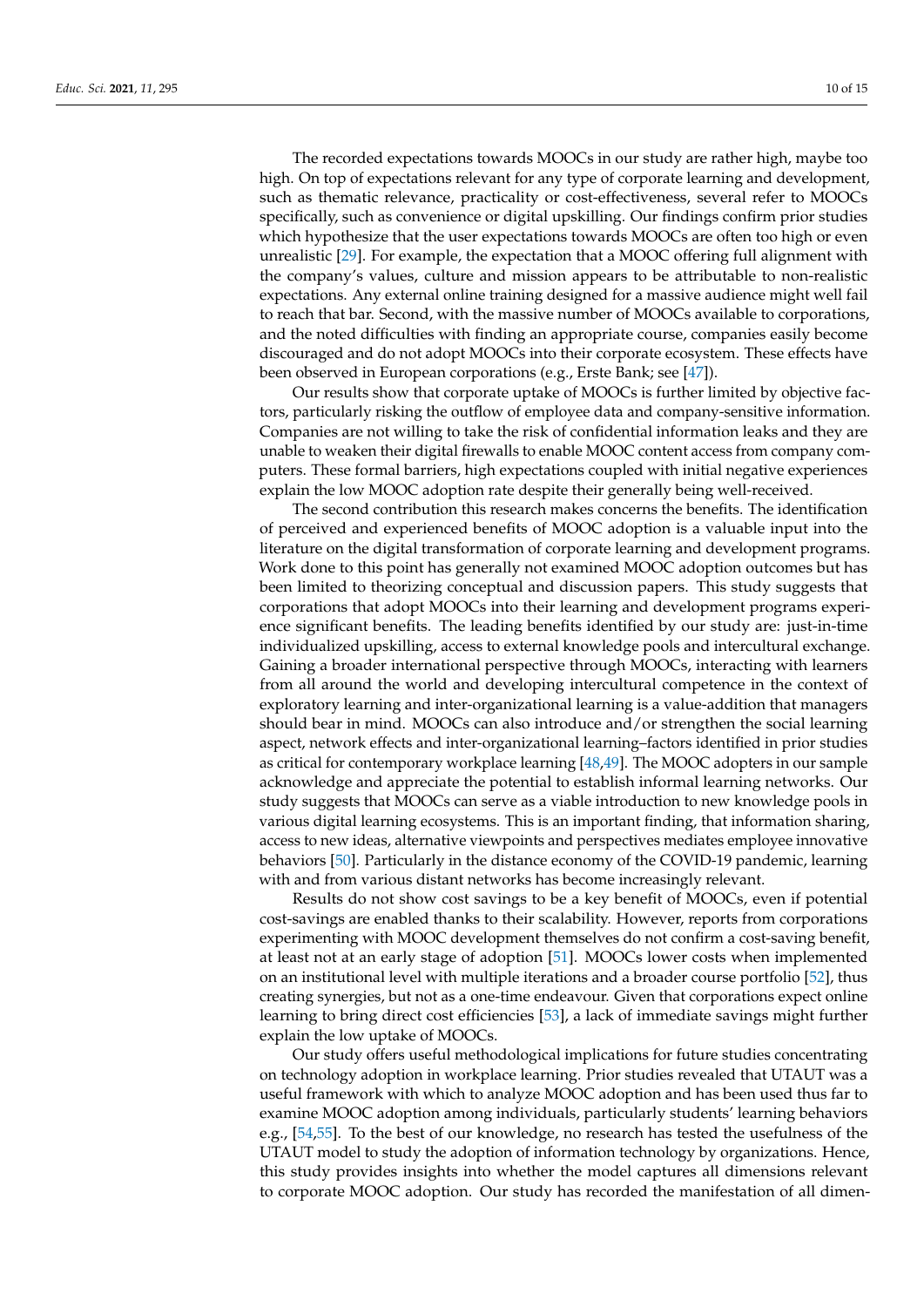sions of the UTAUT model within our respondent group. Expectations towards MOOCs were expressed predominantly by testimonies falling into the category of "performance expectancy", while reservations mostly were categorized as "anxiety" and "facilitating conditions". This is consistent with other studies on individual ICT adoption [\[54\]](#page-14-2). Finally, the identified benefits fall within the categories of performance expectations, facilitating conditions and social influence. Despite the identification of particular UTAUT dimensions, we argue that in its current form, the UTAUT model cannot serve to predict or explain MOOC adoption levels in organizations. It fails to capture the factors that play a critical role in the organizational level perspective—corporate data safety and security. Our study shows that corporate uptake of MOOCs is strongly limited by employee data security and the outflow of company-sensitive information. Our research results suggest that alignment with corporate policy can be a decisive factor; even if all others are met, this factor can effectively block MOOC adoption. We therefore recommend the UTAUT model be refined by adding a new dimension—"alignment with company policy," with sub-measures established to capture its particular areas.

On top of theoretical and methodological contribution, our study also offers important practical implications for corporate managers and MOOC developers. As the aim of this study was to identify key factors determining the adoption of MOOCs in corporate workplace learning programs, our findings suggest that four factors are critical in this regard: (i) proficiency of HR managers in planning the MOOC experience for employees, (ii) clearly defined goals and expectations of adopting MOOCs, (iii) preselection of platform provider to secure company and employee data, and (iv) preselection of MOOCs that fit employees' learning needs and company values.

Our findings highlight the need for educating HR managers about available MOOC offers, as well as about quality control options MOOCs enable. MOOCs are open, traceable, trackable, accessible and evaluated by a massive number of users [\[56\]](#page-14-4) and as such are more closely monitored than individual training done behind closed doors. In addition, automated quality assurance with learning analytics is making progress [\[57\]](#page-14-5). MOOCs not only make learning analytics accessible, but also offer proof of what employees learn and with what results. Finally, Bogdan et al. [\[58\]](#page-14-6) call for additional skills for HR managers and trainers themselves to curate and assess MOOCs and make use of learning analytics. Credit Suisse [\[59\]](#page-14-7) and Erste Bank [\[47\]](#page-13-24) have taken such steps.

Our study suggests that corporations need to be clear about why MOOCs are being implemented and what they are expected to achieve. Unfortunately, these are all too often reduced to a discussion of offline vs. online, as several statements in our sample signal. However, exploiting both formats as complementary offers [\[58\]](#page-14-6)–less competing, more completing–promises great benefits.

Our research results signal that there is an urgent need for intermediary services to help corporate managers identify the right platforms and the right courses for their employees–done either by internal MOOC-experienced employees or an external consultancy. Numerous existing studies indicate that MOOCs are first embraced by employees, then by their organizations [\[60](#page-14-8)[–62\]](#page-14-9). We suggest that this presents an opportunity—proactive employees might support their HR managers in collecting MOOC experiences and co-creating suggested MOOC repositories.

The identified factors of MOOC adoption by corporations can bring us a step closer to closing the gap between MOOC design/content and corporate needs/requirement. They can also be used to inform future decisions of both corporate managers and MOOC developers, who can use them to successfully transform and optimize offline with online modes in workplace learning.

## **6. Conclusions**

This study extends our understanding of the factors driving and hindering the digital transformation of corporate learning and development programs, particularly in the area of MOOC adoption. (Appendix [A\)](#page-11-0) It is among the first to expose the perspective of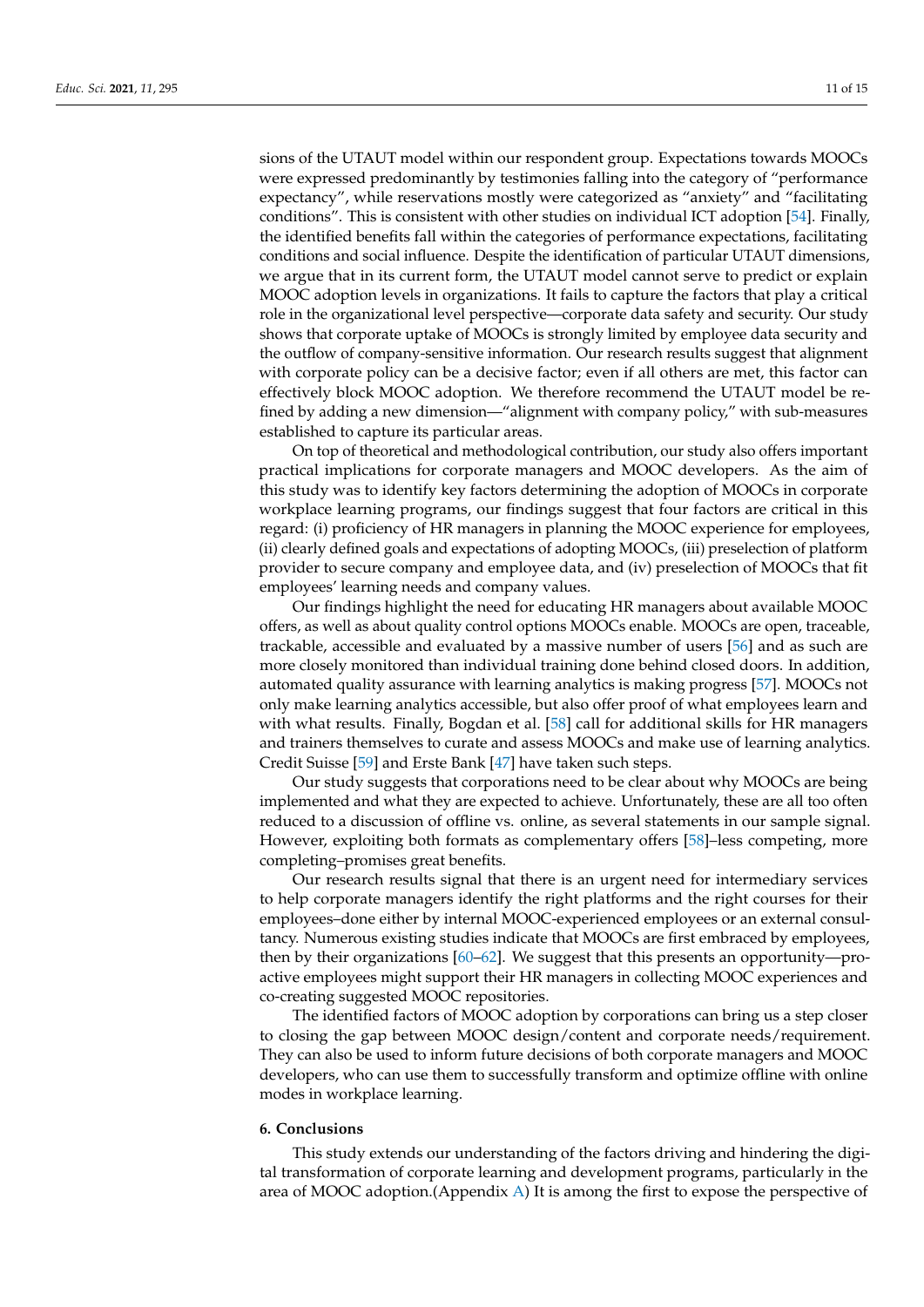organizations at an early stage of adopting MOOCs. We identify factors responsible for a low adoption rate, specifically false presumptions, elevated expectations and objective barriers, such as company internal data safety and security. The findings of our study have relevance and utility for informing HRD policy decisions in regard to adopting digital means in workplace learning programs.

The study has several limitations. First, as this is an explorative qualitative study, generality is strongly limited. Moreover, there is only a single point of reference and data collected through single-respondent interviews risk being biased by the personal opinion of the responded and not fully aligned with the company's overall stance. This limitation was partly mitigated by the analysis of secondary data. Additionally, this potential bias was somewhat mitigated by the fact that the individuals interviewed were senior managers responsible for learning and development and talent development programs at their organizations. This research can serve as a starting point for further studies, particularly to examine and test the factors that transform partial adopters into full adopters. Taken the dynamics of the COVID-19 pandemic, future research should evaluate MOOC adoption by the corporate world post-COVID-19 pandemic.

**Author Contributions:** Conceptualization, A.Z. and C.F.; Funding acquisition, A.Z.; Methodology, A. Ż.; Software, A. Ż.; Validation, A. Ż. and C. F.; Investigation, A. Ż. and C. F.; Data curation, A. Ż. and C.F.; Writing—original draft preparation, A.Z. and C.F.; Writing—review and editing, A.Z. and C.F.; Supervision, A.Z. All authors have read and agreed to the published version of the manuscript.

**Funding:** This project has been financed by the Minister of Education and Science within the "Regional Initiative of Excellence" Programme for 2019–2022. Project no.: 021/RID/2018/19. Total financing: 11 897 131,40 PLN.

**Data Availability Statement:** The data presented in this study are available on request from the corresponding author. Full data not publicly available to secure respondent anonymity.

**Conflicts of Interest:** The authors declare no conflict of interest.

|                 | Position             | Size of Firm<br>(Employment<br>Worldwide) | Industry          | <b>MOOC</b> Adoption |
|-----------------|----------------------|-------------------------------------------|-------------------|----------------------|
| R1              | General HR executive | Above 20,000                              | energy            | $\overline{2}$       |
| R <sub>2</sub>  | Talent development   | Above 150,000                             | automotive        | 1, 4                 |
| R <sub>3</sub>  | General HR executive | Above 50,000                              | banking           | $\overline{2}$       |
| R4              | Talent development   | Above 3000                                | business services | 1                    |
| R <sub>5</sub>  | Employee training    | Above 20,000                              | oil and gas       | 2,3                  |
| R6              | Employee training    | Above 5000                                | business services | 1, 3                 |
| R7              | General HR executive | Above 3000                                | finance           | 1, 3                 |
| R8              | Talent development   | Above 100,000                             | telecom           | $\mathfrak{Z}$       |
| R <sub>9</sub>  | Talent development   | Above 4000                                | business services | 2, 4                 |
| <b>R10</b>      | Employee training    | Above 200,000                             | automotive        | 1                    |
| <b>R11</b>      | General HR executive | Above 70,000                              | hospitality       | 1                    |
| R <sub>12</sub> | General HR executive | Above 4000                                | finance           | 1, 3                 |
| R <sub>13</sub> | Employee training    | Above 200,000                             | telecom           | 1, 2, 3, 4           |
| <b>R14</b>      | Employee training    | Above 6000                                | hospitality       | 3,4                  |
| R <sub>15</sub> | Employee training    | Above 100,000                             | automotive        | $\overline{c}$       |
| <b>R16</b>      | General HR executive | Above 10,000                              | business services | $\mathbf{2}$         |
| R <sub>17</sub> | Talent development   | Above 30,000                              | banking           | 3                    |
| <b>R18</b>      | Employee training    | Above 5000                                | finance           | 1, 3, 4              |
| R <sub>19</sub> | Talent development   | Above 20,000                              | banking           | 2, 3                 |
| R20             | Employee training    | Above 3000                                | business services | 1                    |
| R21             | Employee training    | Above 5000                                | business services | 3                    |
| R <sub>22</sub> | Talent development   | Above 50,000                              | oil and gas       | 3                    |

## <span id="page-11-0"></span>**Appendix A**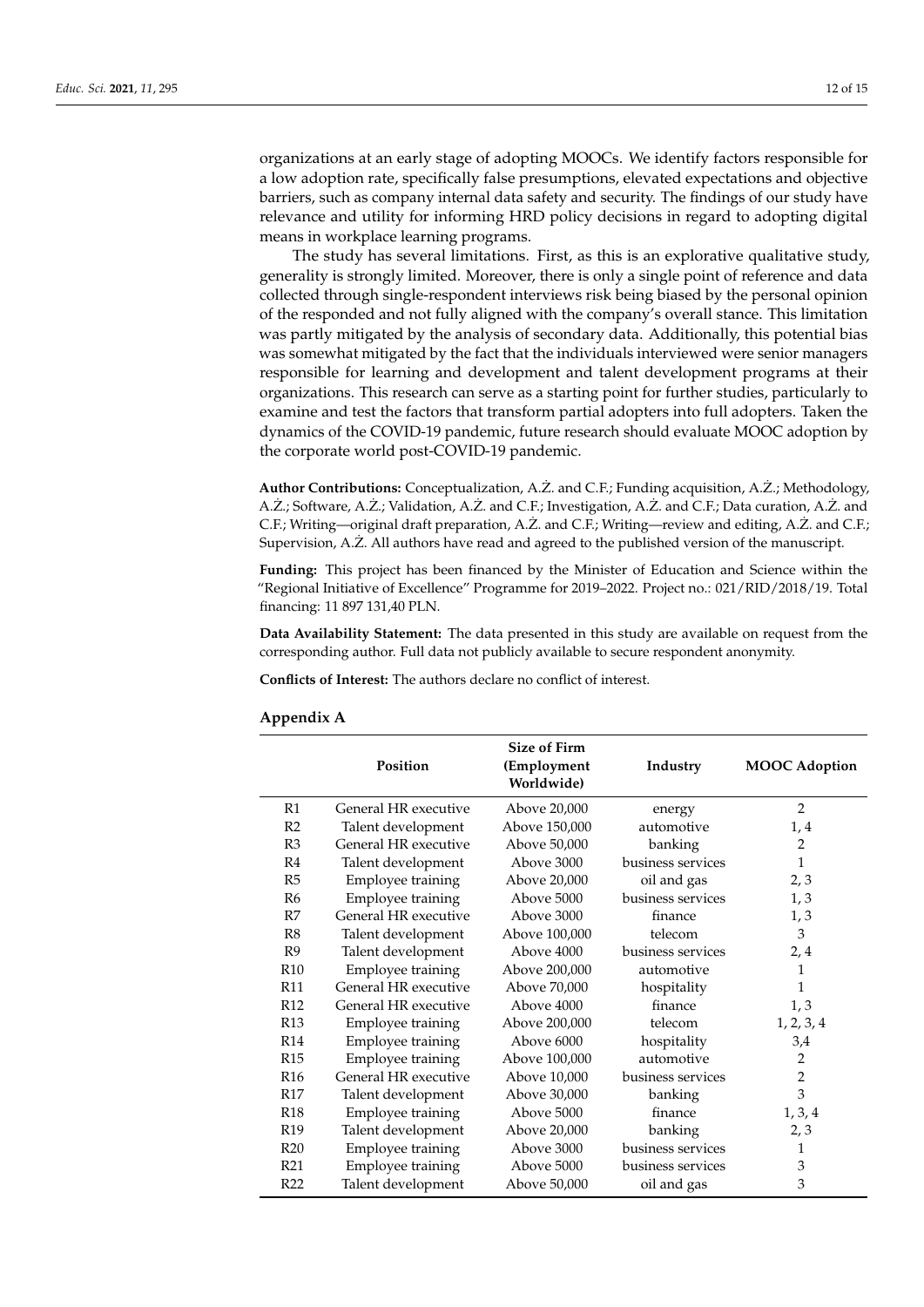|                 | Position             | Size of Firm<br>(Employment<br>Worldwide) | Industry          | <b>MOOC</b> Adoption |
|-----------------|----------------------|-------------------------------------------|-------------------|----------------------|
| R <sub>23</sub> | Talent development   | Above 7000                                | chemical          | 1, 2, 3              |
| R <sub>24</sub> | Employee training    | Above 15,000                              | hospitality       | 2                    |
| R <sub>25</sub> | General HR executive | Above 5000                                | hospitality       | 1                    |
| R <sub>26</sub> | Employee training    | Above 20,000                              | chemical          | 3,4                  |
| R <sub>27</sub> | Employee training    | Above 150,000                             | telecom           | 1, 2, 3, 4           |
| R <sub>28</sub> | Talent development   | Above 120,000                             | telecom           | 2, 3                 |
| R <sub>29</sub> | Employee training    | Above 3000                                | construction      | $\mathbf{1}$         |
| <b>R30</b>      | General HR executive | Above 2000                                | construction      | 1                    |
| R31             | General HR executive | Above 40,000                              | banking           | 1,4                  |
| R32             | Employee training    | Above 15,000                              | chemical          | 1                    |
| <b>R33</b>      | Talent development   | Above 120,000                             | electronics       | 1, 2, 3, 4           |
| <b>R34</b>      | Employee training    | Above 10,000                              | business services | 2, 3                 |
| <b>R35</b>      | Talent development   | Above 10,000                              | electronics       | 1, 3                 |
| R36             | General HR executive | Above 7000                                | construction      | 1                    |

1-Used once or twice in blended training formats; 3-Use occasionally in blended training formats; 3-Promoting employee uptake; 4-Past experience of co-creating MOOCs.

#### **References**

- <span id="page-12-0"></span>1. Morcillo, P.; Rodriguez-Anton, J.M.; Rubio, L. Corporate culture and innovation: In search of the perfect relationship. *Int. J. Innov. Learn.* **2007**, *4*, 547–570. [\[CrossRef\]](http://doi.org/10.1504/IJIL.2007.013448)
- <span id="page-12-1"></span>2. Pisoni, G. Strategies for pan-european implementation of blended learning for innovation and entrepreneurship (i&e) education. *Educ. Sci.* **2019**, *9*, 124.
- <span id="page-12-2"></span>3. Ellis, P.F.; Kuznia, K.D. Corporate eLearning impact on employees. *Glob. J. Bus. Res.* **2014**, *8*, 1.
- <span id="page-12-16"></span>4. Kumar, P. Corporate e-Learning: Possibilities, Promises, and Realities. DESIDOC. *J. Libr. Inf. Technol.* **2011**, *31*.
- <span id="page-12-3"></span>5. Rindlisbacher, C. Surging Interest in Online Education. In *Class Central MOOC Report*. 2020. Available online: [https://www.](https://www.classcentral.com/report/surging-interest-in-online-education/) [classcentral.com/report/surging-interest-in-online-education/](https://www.classcentral.com/report/surging-interest-in-online-education/) (accessed on 3 August 2020).
- <span id="page-12-4"></span>6. Dodson, M.N.; Kitburi, K.; Berge, Z.L. Possibilities for MOOCs in corporate training and development. *Perform. Improv.* **2015**, *54*, 14–21. [\[CrossRef\]](http://doi.org/10.1002/pfi.21532)
- <span id="page-12-5"></span>7. Kimiloglu, H.; Ozturan, M.; Kutlu, B. Perceptions about and attitude toward the usage of e-learning in corporate training. *Comput. Hum. Behav.* **2017**, *72*, 339–349. [\[CrossRef\]](http://doi.org/10.1016/j.chb.2017.02.062)
- <span id="page-12-6"></span>8. Egloffstein, M.; Ifenthaler, D. Employee perspectives on MOOCs for workplace learning. *TechTrends* **2017**, *61*, 65–70. [\[CrossRef\]](http://doi.org/10.1007/s11528-016-0127-3)
- 9. Grossman, R. Are Massive Online Courses in Your Future? In *Organizational and Employee Development Special Report*; SHRM: Alexandria, VA, USA, 2013.
- 10. Radford, A.W.; Coningham, B.; Horn, L. MOOCs: Not just for college students-How organizations can use MOOCs for Professional Development. *Employ. Relat. Today* **2015**, *41*, 1–15. [\[CrossRef\]](http://doi.org/10.1002/ert.21469)
- <span id="page-12-7"></span>11. Sreeleakha, P.; Manikandan, N. The Way Forward with MOOCs—Professional Development Perspectives. *Am. Int. J. Res. Humanit. Arts Soc. Sci.* **2015**, *15*, 29–32.
- <span id="page-12-8"></span>12. Khalil, M.; Ebner, M. Learning analytics: Principles and constraints. In Proceedings of the EdMedia & Innovate Learning 2015, Kona, HI, USA, 22 June 2015; Carliner, S., Fulford, C., Ostashewski, N., Eds.; Association for the Advancement of Computing in Education (AACE): Waynesville, NC, USA, 2015; pp. 1789–1799.
- 13. Tseng, S.F.; Tsao, Y.W.; Yu, L.C.; Chan, C.L.; Lai, R.K. Who will pass? Analyzing learner behaviors in MOOCs. *Res. Pract. Technol. Enhanc. Learn.* **2016**, *11*, 8. [\[CrossRef\]](http://doi.org/10.1186/s41039-016-0033-5)
- <span id="page-12-9"></span>14. Klemke, R.; Eradze, M.; Antonaci, A. The flipped MOOC: Using gamification and learning analytics in MOOC design—A conceptual approach. *Educ. Sci.* **2018**, *8*, 25. [\[CrossRef\]](http://doi.org/10.3390/educsci8010025)
- <span id="page-12-10"></span>15. Sousa, M.J.; Rocha, Á. Corporate Digital Learning–Proposal of Learning Analytics Model. In *World Conference on Information Systems and Technologies*; Springer: Cham, Switzerland, 2018; pp. 1016–1025.
- <span id="page-12-11"></span>16. Beinicke, A.; Kyndt, E. Evidence-based actions for maximising training effectiveness in corporate E-learning and classroom training. *Stud. Contin. Educ.* **2020**, *42*, 256–276. [\[CrossRef\]](http://doi.org/10.1080/0158037X.2019.1608940)
- <span id="page-12-12"></span>17. Harwood, S.A. The domestication of online technologies by smaller businesses and the 'busy day'. *Inf. Organ.* **2011**, *21*, 84–106. [\[CrossRef\]](http://doi.org/10.1016/j.infoandorg.2011.03.002)
- <span id="page-12-13"></span>18. Passey, D. Technology-enhanced learning: Rethinking the term, the concept and its theoretical background. *Br. J. Educ. Technol.* **2019**, *50*, 972–986. [\[CrossRef\]](http://doi.org/10.1111/bjet.12783)
- <span id="page-12-14"></span>19. Chen, E.T. Successful E-Learning in corporations. *Commun. IIMA* **2008**, *8*, 5.
- <span id="page-12-15"></span>20. Autio, E.; Nambisan, S.; Thomas, L.D.; Wright, M. Digital affordances, spatial affordances, and the genesis of entrepreneurial ecosystems. *Strateg. Entrep. J.* **2018**, *12*, 72–95. [\[CrossRef\]](http://doi.org/10.1002/sej.1266)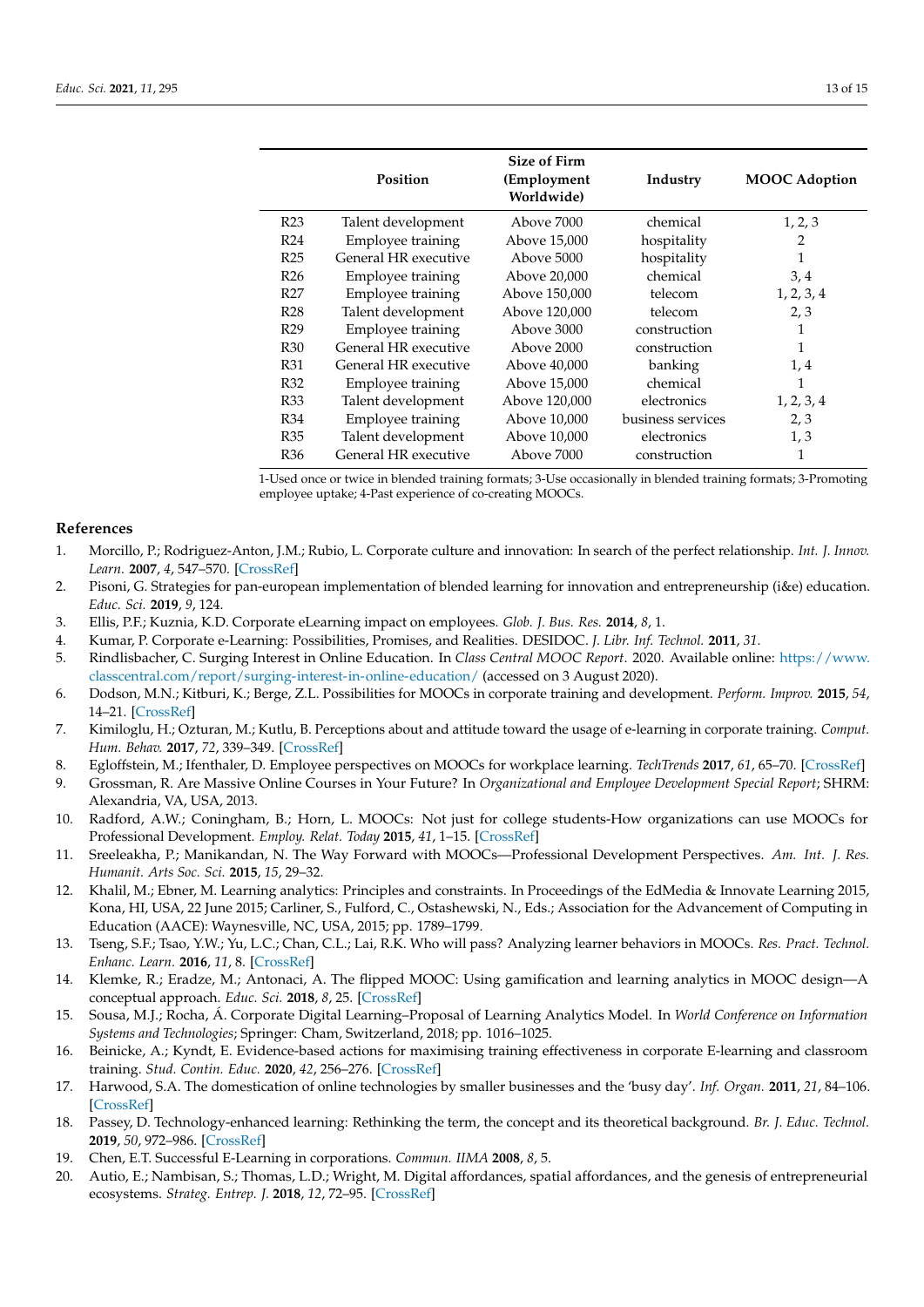- <span id="page-13-0"></span>21. Albors, J.; Ramos, J.C.; Hervas, J.L. New learning network paradigms: Communities of objectives, crowdsourcing, wikis and open source. *Int. J. Inf. Manag.* **2008**, *28*, 194–202. [\[CrossRef\]](http://doi.org/10.1016/j.ijinfomgt.2007.09.006)
- <span id="page-13-1"></span>22. Ke, F.; Hoadley, C. Evaluating online learning communities. *Educ. Technol. Res. Dev.* **2009**, *57*, 487. [\[CrossRef\]](http://doi.org/10.1007/s11423-009-9120-2)
- <span id="page-13-2"></span>García-Peñalvo, F.J.; Colomo-Palacios, R.; Lytras, M.D. Informal learning in work environments: Training with the Social Web in the workplace. *Behav. Inf. Technol.* **2012**, *31*, 753–755. [\[CrossRef\]](http://doi.org/10.1080/0144929X.2012.661548)
- <span id="page-13-3"></span>24. Decius, J.; Schaper, N.; Seifert, A. Informal workplace learning: Development and validation of a measure. *Hum. Resour. Dev. Q.* **2019**, *30*, 495–535. [\[CrossRef\]](http://doi.org/10.1002/hrdq.21368)
- <span id="page-13-4"></span>25. Kaplan, A.M.; Haenlein, M. Higher education and the digital revolution: About MOOCs, SPOCs, social media, and the cookie monster. *Business Horizons* **2016**, *59*, 441–450. [\[CrossRef\]](http://doi.org/10.1016/j.bushor.2016.03.008)
- <span id="page-13-5"></span>26. Shah, D. By The Numbers: MOOCs in, *Class Central*. 2019. Available online: [https://www.classcentral.com/report/mooc-stats-](https://www.classcentral.com/report/mooc-stats-2019/)[2019/](https://www.classcentral.com/report/mooc-stats-2019/) (accessed on 2 August 2020).
- <span id="page-13-6"></span>27. Shah, D. MOOCWatch 23: Pandemic Brings MOOCs Back in the Spotlight. In *Class Central*. Available online: [https://www.](https://www.classcentral.com/report/moocwatch-23-moocs-back-in-the-spotlight/) [classcentral.com/report/moocwatch-23-moocs-back-in-the-spotlight/](https://www.classcentral.com/report/moocwatch-23-moocs-back-in-the-spotlight/) (accessed on 2 August 2020).
- <span id="page-13-7"></span>28. Ladge, J.; Kossek, E.; Little, L.; Montanye, M.; Perrigino, M.; Wanberg, C.; Bodner, T.; Csillag, B.; Duffy, M.; Gettings, P.; et al. Changing Organizations for a Changing Workforce: Improving Work-Life Implementation and Adaptation. *Acad. Manag. Proc.* **2019**, *2019*, 17281.
- <span id="page-13-8"></span>29. Friedl, C.; Staubitz, T. Corporate MOOC trends. In *The 2018 OpenupEd Trend Report on MOOCs*; Jansen, D., Konings, L., Eds.; EADTU: Maastricht, The Netherlands, 2018; pp. 35–38.
- <span id="page-13-9"></span>30. Santandreu, D.C.; Shah, M.A.; Riggs, K.; Connor, M. MOOCs and upskilling in Australia: A qualitative literature study. *Cogent Educ.* **2019**, *6*, 1687392. [\[CrossRef\]](http://doi.org/10.1080/2331186X.2019.1687392)
- <span id="page-13-10"></span>31. Lejeune, C.; Beausaert, S.; Raemdonck, I. The impact on employees' job performance of exercising self-directed learning within personal development plan practice. *Int. J. Hum. Resour. Manag.* **2021**, *32*, 1086–1112. [\[CrossRef\]](http://doi.org/10.1080/09585192.2018.1510848)
- <span id="page-13-11"></span>32. Gori, S.; Robes, J. Social Learning: Vernetztes Lernen im Unternehmen. In *Personalentwicklung. Themen, Trends, Best Practices 2016*; Schwuchow, K., Gutmann, J., Eds.; Haufe-Lexware: Freiburg, Germany; München, Germany, 2016.
- <span id="page-13-12"></span>33. Conole, G.G. MOOCs as disruptive technologies: Strategies for enhancing the learner experience and quality of MOOCs. *Rev. Educ. Distancia* **2013**, *39*, 1–17. [\[CrossRef\]](http://doi.org/10.6018/red/50/2)
- 34. Kizilcec, R.F.; Saltarelli, A.J.; Reich, J.; Cohen, G.L. Closing global achievement gaps in MOOCs. *Science* **2017**, *355*, 251–252. [\[CrossRef\]](http://doi.org/10.1126/science.aag2063) [\[PubMed\]](http://www.ncbi.nlm.nih.gov/pubmed/28104856)
- 35. Zawacki-Richter, O.; Bozkurt, A.; Alturki, U.; Aldraiweesh, A. What research says about MOOCs–An explorative content analysis. *Int. Rev. Res. Open Distrib. Learn.* **2018**, *19*. [\[CrossRef\]](http://doi.org/10.19173/irrodl.v19i1.3356)
- <span id="page-13-13"></span>36. Zur, A. Two Heads Are Better Than One—Entrepreneurial Continuous Learning through Massive Open Online Courses. ˙ *Educ. Sci.* **2020**, *10*, 62. [\[CrossRef\]](http://doi.org/10.3390/educsci10030062)
- <span id="page-13-14"></span>37. Jeyaraj, A.; Sabherwal, R. Adoption of information systems innovations by individuals: A study of processes involving contextual, adopter, and influencer actions. *Inf. Organ.* **2008**, *18*, 205–234. [\[CrossRef\]](http://doi.org/10.1016/j.infoandorg.2008.04.001)
- <span id="page-13-15"></span>38. Renz, J.; Rohloff, T. OpenSAP—der Enterprise-MOOC-Pionier. In *Machen MOOCs Karriere? Eine Praxisnahe Reflexion über Erfahrungen von Unternehmen*; Deimann, M., Friedl, C., Eds.; Springer Gabler: Wiesbaden, Germany, 2020.
- <span id="page-13-16"></span>39. Ong, D.; Jambulingam, M. Reducing employee learning and development costs: The use of massive open online courses (MOOC). *Dev. Learn. Organ. Int. J.* **2016**, *30*, 18–21. [\[CrossRef\]](http://doi.org/10.1108/DLO-08-2015-0066)
- <span id="page-13-17"></span>40. Hamori, M. MOOCs at work: What induces employer support for them? *Int. J. Hum. Resour. Manag.* **2019**, *1*. [\[CrossRef\]](http://doi.org/10.1080/09585192.2019.1616593)
- <span id="page-13-18"></span>41. Park, S.; Jeong, S.; Ju, B. MOOCs in the workplace: An intervention for strategic human resource development. *Hum. Resour. Dev. Int.* **2018**, *12*, 1–12. [\[CrossRef\]](http://doi.org/10.1080/13678868.2018.1516062)
- <span id="page-13-19"></span>42. Denzin, N.K.; Lincoln, Y.S. *The Sage Handbook of Qualitative Research*; Sage Publications: Thousand Oaks, CA, USA, 2005.
- <span id="page-13-20"></span>43. Flick, U. *An Introduction to Qualitative Research*; Sage Publications: Thousand Oaks, CA, USA, 2009.
- <span id="page-13-21"></span>44. Babbie, E.R. *The Basics of Social Research*; Wadsworth Cengage Learning: Belmont, CA, USA, 2013.
- <span id="page-13-23"></span><span id="page-13-22"></span>45. MAXQDA. 2018. Available online: <https://www.maxqda.com/blogpost/just-released-maxqda-2018> (accessed on 14 June 2021). 46. Venkatesh, V.; Morris, M.G.; Davis, G.B.; Davis, F.D. User acceptance of information technology: Toward a unified view. *MIS Q.*
- **2003**, *27*, 425–478. [\[CrossRef\]](http://doi.org/10.2307/30036540) 47. Hasenauer, C. Die Expedition Lernen. Eine virtuelle Lernreise der Erste Bank der österreichischen Sparkassen AG. In *Machen*
- <span id="page-13-24"></span>*MOOCs Karriere? Eine Praxisnahe Reflexion über Erfahrungen von Unternehmen*; Deimann, M., Friedl, C., Eds.; Springer Gabler: Wiesbaden, Germany, 2020.
- <span id="page-13-25"></span>48. Hörn, P.; Günther, F.; Dückert, S. MOOC Zusammenarbeit 2.0 bei Audi—ein Erfahrungsbericht. In *Machen MOOCs Karriere? Eine Praxisnahe Reflexion über Erfahrungen von Unternehmen*; Deimann, M., Friedl, C., Eds.; Springer Gabler: Wiesbaden, Germany, 2020.
- <span id="page-13-26"></span>49. Padilla Rodriguez, B.; Fernández-Cárdenas, J.M. Developing Professional Competence at a Mexican Organization: Legitimate Peripheral Participation and the Role of Technology. *Procedia Soc. Behav. Sci.* **2013**, *69*, 8–13. [\[CrossRef\]](http://doi.org/10.1016/j.sbspro.2012.11.376)
- <span id="page-13-27"></span>50. Battistelli, A.; Odoardi, C.; Vandenberghe, C.; Di Napoli, G.; Piccione, L. Information sharing and innovative work behavior: The role of work-based learning, challenging tasks, and organizational commitment. *Hum. Resour. Dev. Q.* **2019**, *30*, 361–381. [\[CrossRef\]](http://doi.org/10.1002/hrdq.21344)
- <span id="page-13-28"></span>51. Deimann, M.; Friedl, C. *Machen MOOCs Karriere? Eine Praxisnahe Reflexion über Erfahrungen von Unternehmen*; Springer Gabler: Wiesbaden, Germany, 2020.